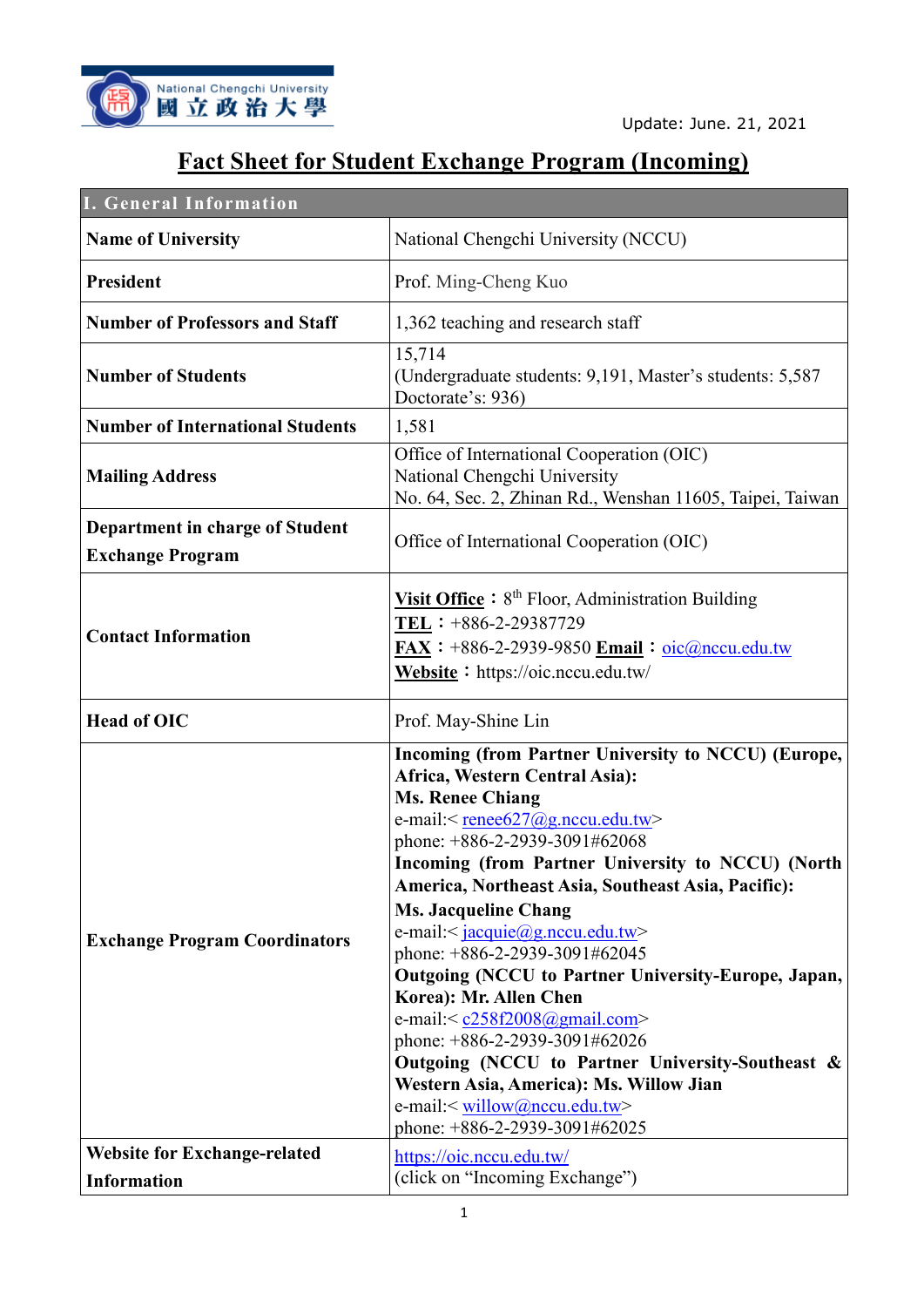

|                               | Update: June. 21, 2021                                                                                                                                                                              |
|-------------------------------|-----------------------------------------------------------------------------------------------------------------------------------------------------------------------------------------------------|
| <b>NCCU</b> promotional video | https://www.youtube.com/watch?v=DaDWTRTngGs&feat<br>$ure=$ youtu.be                                                                                                                                 |
| Academic Calendar (2021/2022) | https://www.nccu.edu.tw/p/426-1000-14.php?Lang=en<br>The Fall semester is usually from early or mid-September<br>to late January. The Spring semester is usually from<br>mid-February to late June. |
| <b>Student Clubs</b>          | Link                                                                                                                                                                                                |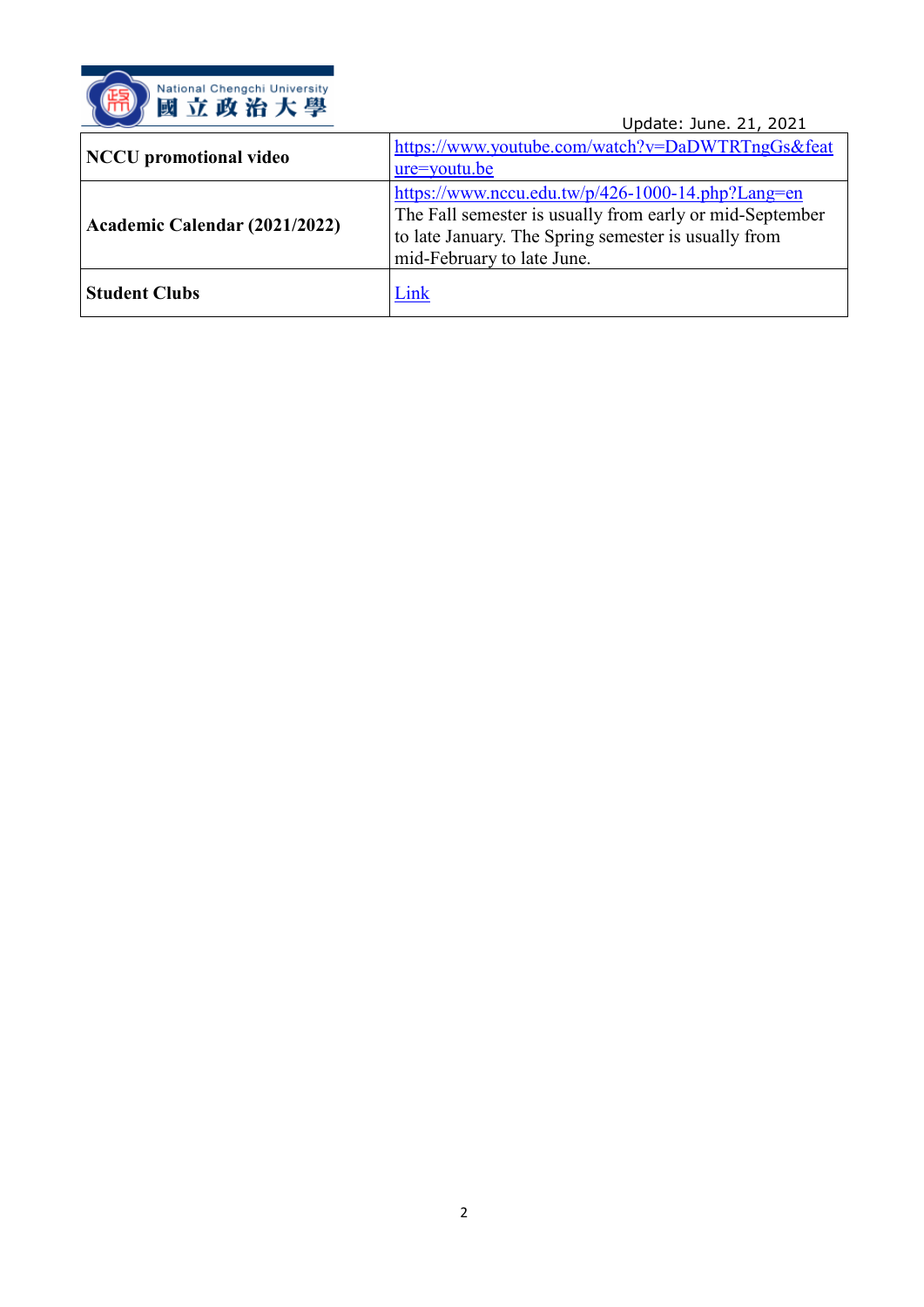

## **II. Application**

| <b>Application Procedure</b>                               | applications from our online system.<br>Please visit our website for more information:<br>https://oic.nccu.edu.tw/Post/833                                                                                                                                                                                                                                                                                                                                                                        | Nominated students from our partner universities should complete                                                                                                                                                                                                                                                                                                                                 |
|------------------------------------------------------------|---------------------------------------------------------------------------------------------------------------------------------------------------------------------------------------------------------------------------------------------------------------------------------------------------------------------------------------------------------------------------------------------------------------------------------------------------------------------------------------------------|--------------------------------------------------------------------------------------------------------------------------------------------------------------------------------------------------------------------------------------------------------------------------------------------------------------------------------------------------------------------------------------------------|
| <b>Online Nomination/Application</b><br><b>System</b>      | once the nominations are completed.                                                                                                                                                                                                                                                                                                                                                                                                                                                               | Partner university will receive an invitation to nominate students via<br>our system and the nominated students will be notified automatically                                                                                                                                                                                                                                                   |
| <b>Required Documents for</b><br><b>Application</b>        | 1.<br>Home university enrollment certificate in English *1<br>2.<br>3.<br>Official transcript in English from home university *1<br>Photocopy of passport *1<br>4.<br>5.<br>Statement of purpose in Chinese or English *1<br>Passport size photos *1<br>6.                                                                                                                                                                                                                                        | Online application form (with a photo attached, signed and<br>stamped by home university and signed by student) *1<br>*Please also attach the grading/credit system explanation                                                                                                                                                                                                                  |
| <b>Application Deadline</b>                                | Fall 2021 /1st Semester Entry                                                                                                                                                                                                                                                                                                                                                                                                                                                                     | Spring $2022 / 2nd$ Semester Entry                                                                                                                                                                                                                                                                                                                                                               |
| For AY 2021/2022                                           | April 20 <sup>th</sup> 2021                                                                                                                                                                                                                                                                                                                                                                                                                                                                       | October 20th 2021                                                                                                                                                                                                                                                                                                                                                                                |
| <b>Duration of Exchange</b>                                | One semester or one academic year<br>Mainland China nationality can only apply for single entry visa.<br>exchange<br>semester starts from February 1st.                                                                                                                                                                                                                                                                                                                                           | **For students of Mainland China, Hong Kong, Macau nationality,<br>we only accept 1-semester exchange due to visa issue. Students of<br>**NCCU also accepts Japanese/Korean students to go for one year<br>starting from spring semester to follow<br>the<br>Japanese/Korean semester term, please note that the Japanese/<br>Korean Spring semester starts from April 1st while Taiwan's Spring |
| <b>Recommended Level of</b><br><b>Language Proficiency</b> | Student must demonstrate proficiency in the language of instruction,<br>either Mandarin or English.<br>**Mandarin-taught courses:<br>Students are advised to achieve a minimum of TOCFL Superior or<br>HSK Level 4 if they want to take Mandarin-taught academic courses.<br>**English-taught courses:<br>Students who wish to take academic classes taught in English are<br>advised to demonstrate English proficiency at least equivalent to<br>TOEFL iBT 80 / IELTS 6.0 / TOEIC 700/ CEFR B2. |                                                                                                                                                                                                                                                                                                                                                                                                  |
| <b>GPA Requirement</b>                                     | At least 2.75 out of a 4.0 scale                                                                                                                                                                                                                                                                                                                                                                                                                                                                  |                                                                                                                                                                                                                                                                                                                                                                                                  |
|                                                            |                                                                                                                                                                                                                                                                                                                                                                                                                                                                                                   |                                                                                                                                                                                                                                                                                                                                                                                                  |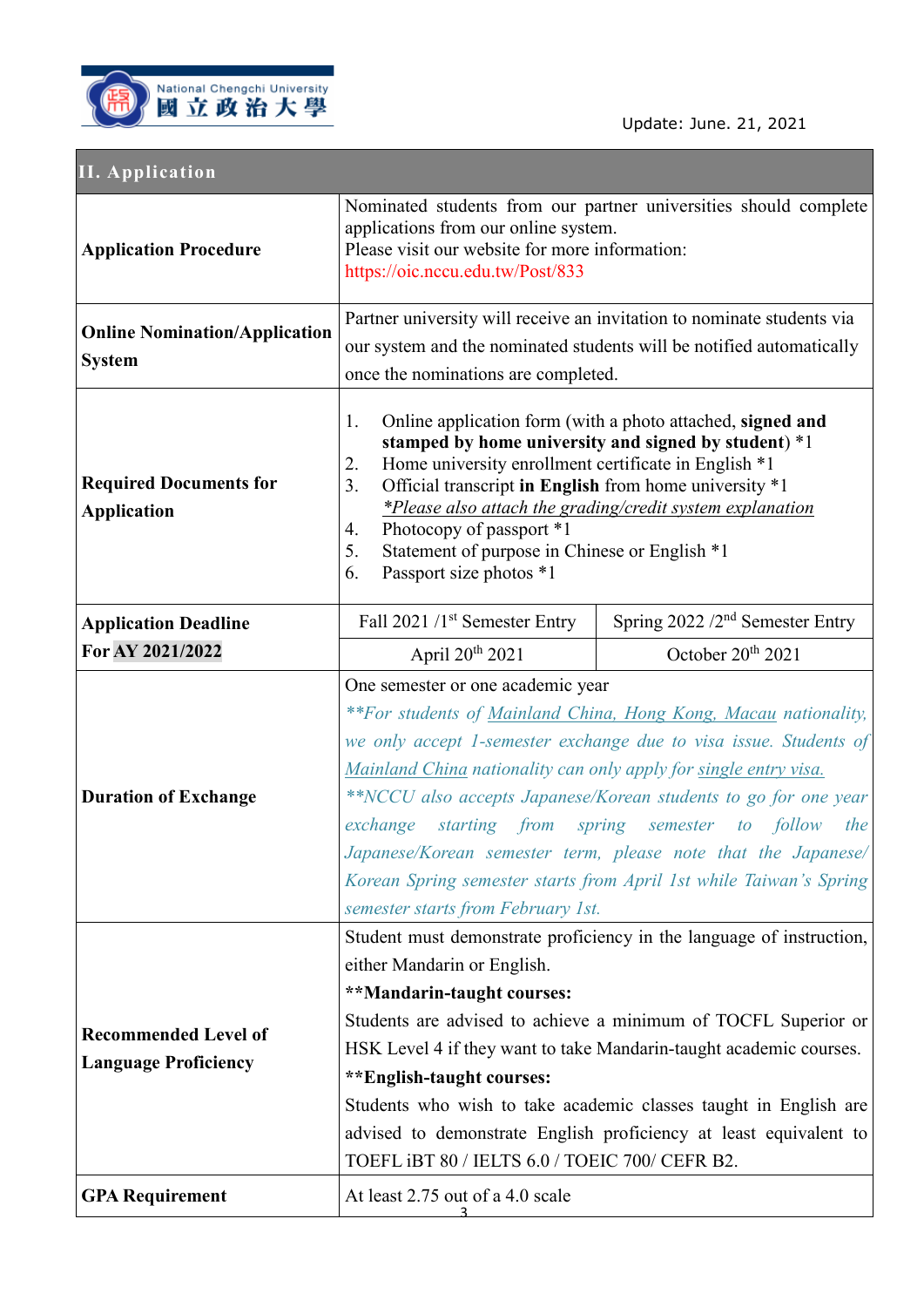

| <b>III. Course related Information</b>                                                           |                                                                                                                                                                                                                                                                                                                                                                                                                                                                                                                              |
|--------------------------------------------------------------------------------------------------|------------------------------------------------------------------------------------------------------------------------------------------------------------------------------------------------------------------------------------------------------------------------------------------------------------------------------------------------------------------------------------------------------------------------------------------------------------------------------------------------------------------------------|
| <b>Departments at NCCU</b>                                                                       | $\frac{https://www.nccu.edu.tw/p/426-1000-19.php?Lang=en}{https://www.nccu.edu.tw/p/426-1000-19.php?Lang=en}$                                                                                                                                                                                                                                                                                                                                                                                                                |
| <b>NCCU</b> Academic<br><b>Courses</b><br>(Mandarin-taught and<br><b>English-taught courses)</b> | --Course Search Engine (Mandarin-taught and English-taught courses):<br>https://qrysub.nccu.edu.tw/<br>-- University-wide English-taught Courses (ALL):<br>https://moltke.nccu.edu.tw/qrycourse/qryEngSub.jsp<br>Note:<br>1. IMBA courses (code 933), IMAS, EMBA and On-Job Training Programs<br>are not available to exchange students.<br>2. Extended Minor Course with credit fee will not be available to exchange<br>students.<br>3. For doctoral students, the choice for English-taught courses is quite              |
| <b>Mandarin Courses</b>                                                                          | limited. Please see the course list before considering the exchange program.<br>OIC offers students all levels of Mandarin courses, including beginners.<br>These courses are free of charge.<br>*Module types:<br>(1) Intensive Mandarin: 12 NCCU credits.<br>(2) Part-time Mandarin: 3 NCCU credits.<br>*Home university has the right to decide if the credits could be transferred.<br>*Students of Mainland China, Hong Kong, Macau, and Taiwan nationality<br>will not be able to enroll in Mandarin language courses. |
| <b>Credits Recommended</b><br>to Take                                                            | 9-18 NCCU credits (maximum 25 NCCU credits)<br>*Credit Transfer: 1 credit at NCCU = 18 lecture hours = $2$ ECTS                                                                                                                                                                                                                                                                                                                                                                                                              |
| <b>Transcripts</b>                                                                               | We will mail students' official transcripts to the International Office of partner<br>universities by courier within TWO Months after the exchange semester<br>ends.<br>Grading System: $90-100=A^{\dagger}=4.3$ , $85-89=A=4.0$ , $80-84=A=3.7$ ,<br>÷<br>77-79=B <sup>+</sup> =3.3, 73-76=B=3.0, 70-72=B=2.7, 67-69=C <sup>+</sup> =2.3,<br>63-66=C=2.0, 60-62=C=1.7, 50-59=D=1.0, 1-49=E=0.0, 0=X=0.0<br>(*passing grade: undergraduate= $60 /$ graduate= $70$ )                                                          |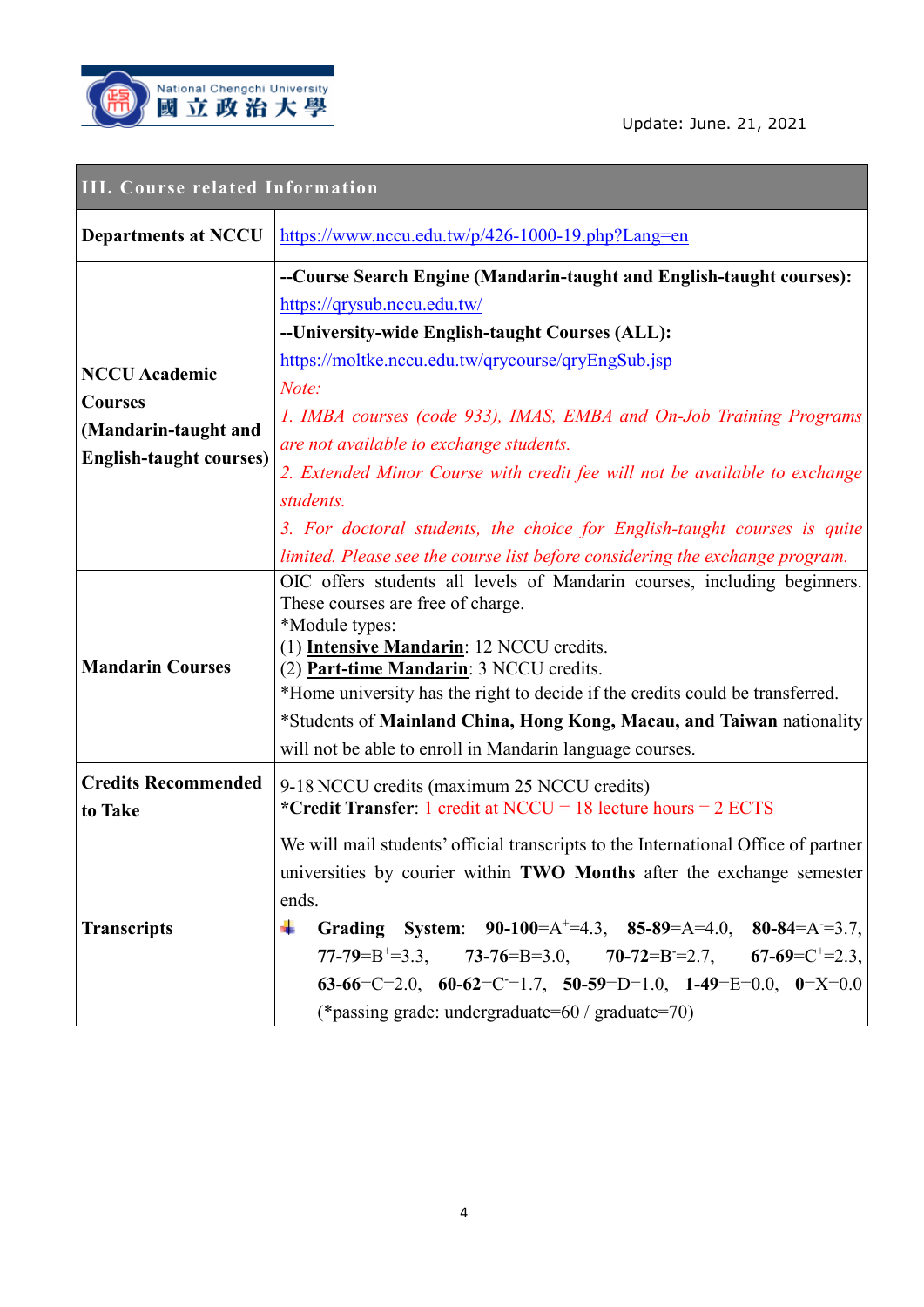

Update: June. 21, 2021

## **IV. Accommodation**

| <b>On-campus Dormitory (Limited Space)</b>            |                                                                                                                                                                                                                                                                                                                                                                                                                                                                                                                  |
|-------------------------------------------------------|------------------------------------------------------------------------------------------------------------------------------------------------------------------------------------------------------------------------------------------------------------------------------------------------------------------------------------------------------------------------------------------------------------------------------------------------------------------------------------------------------------------|
| On<br>campus                                          | Housing Rates (Price may vary annually):<br>4-person room for undergraduate students: around NTD\$ 11,000/semester<br>2-person room for graduate students: NTD\$ 23,000/semester<br>Website:                                                                                                                                                                                                                                                                                                                     |
| Dorm                                                  | http://osa.nccu.edu.tw/en/student-housing-service-section/entrance-control-system-descript<br>ion<br>Besides the dorm fee, student will also need to pay NTD\$ 1,000 dorm deposit separately,<br>which will be refunded after checking out if the room is clean and no damage is found.                                                                                                                                                                                                                          |
| <b>Off-campus International House (Limited Space)</b> |                                                                                                                                                                                                                                                                                                                                                                                                                                                                                                                  |
| <b>Off</b><br>campus<br><b>NCCU</b><br><b>I-House</b> | I-House at a glance:<br>Numbers: 65 Single Suites; 30 Double Suites<br>➤<br>Rent: (Price may vary annually)<br>➤<br>NTD\$ 58,500 per person per semester (Single Suite)<br>NTD\$ 38,250 per person per semester (Double Suite, room shared by 2 persons)<br>Additional Fees: phone and electricity bills (if exceeds the free basic quota)<br>➤<br>Website:<br>https://nccuinternational.wordpress.com/2017/11/06/nccu-i-house                                                                                   |
|                                                       | ∔<br><b>Off-campus Housing (Suite/Studio Apartment)</b>                                                                                                                                                                                                                                                                                                                                                                                                                                                          |
| <b>Off</b><br>campus<br><b>Housing</b>                | We have student volunteers (Buddy Program) who assist students to find suitable<br>off-campus housing.<br>--Some off-campus housing choices:<br>My Room Abroad:<br>http://www.myroomabroad.com/<br>Mango ROC:<br>http://www.mangoroc.com/<br>RentalTW:<br>http://www.rentaltw.com/<br><b>Borderless House:</b><br>$\bullet$<br>http://www.borderless-house.com/tw/<br><b>International Taipei Apartments</b><br>http://intaipeiapartments.blogspot.tw/<br>Rooms.Taipei<br>$\bullet$<br>https://www.rooms.taipei/ |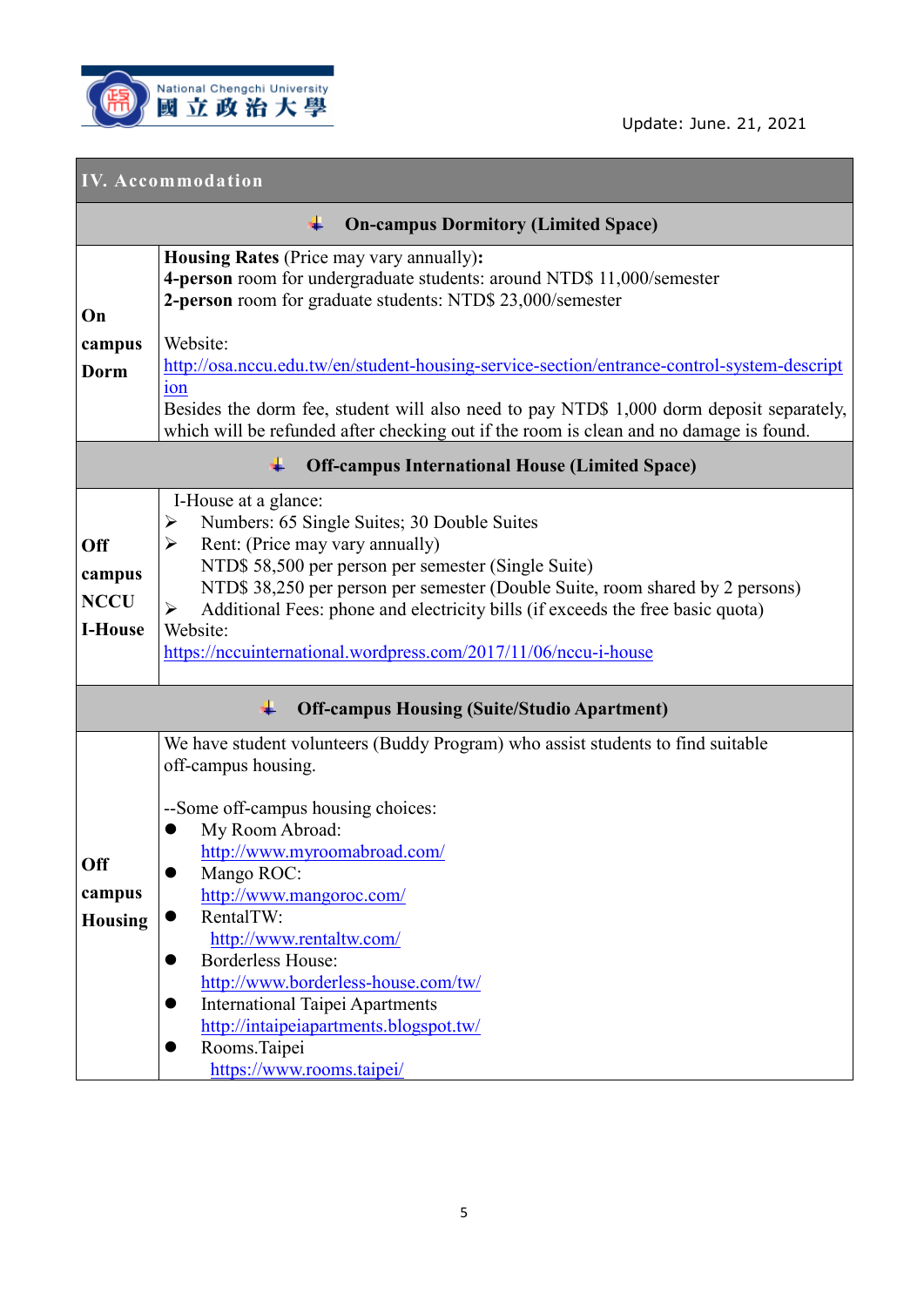П 1

| V. Expenses (in NTD)    |                                                                                                                                                                                                                                                                                                                                                                                                                                                                                                                                                                                                                                                                                                                                                                                                                        |
|-------------------------|------------------------------------------------------------------------------------------------------------------------------------------------------------------------------------------------------------------------------------------------------------------------------------------------------------------------------------------------------------------------------------------------------------------------------------------------------------------------------------------------------------------------------------------------------------------------------------------------------------------------------------------------------------------------------------------------------------------------------------------------------------------------------------------------------------------------|
| <b>Insurance</b>        | Applicable to all exchange students:<br>$\bullet$<br>Students' Safety Insurance fee of NTD\$ 198 per semester<br>(Required) (The fee varies annually but is usually below NTD\$<br>250)<br>Applicable to 1-semester exchange students only:<br>Purchase overseas medical insurance in home country to cover the<br>entire stay in Taiwan. The fee varies in different countries.<br>Applicable to 1-year exchange students with ARC (Alien<br><b>Resident Certificate):</b><br>Purchase Overseas Medical Insurance in home country before<br>1.<br>departure for at least the first 6 months in Taiwan (Sep.-Feb. or<br>Feb.-July). The fee varies in different countries.<br>Required to join the National Health Insurance after 6 months of<br>2.<br>continuous residence in Taiwan; insurance fee: NTD\$ 749/month |
| Food                    | NTD\$ 10,000/month (estimated)                                                                                                                                                                                                                                                                                                                                                                                                                                                                                                                                                                                                                                                                                                                                                                                         |
| <b>Public Transport</b> | NTD\$ 3,000/month (estimated)                                                                                                                                                                                                                                                                                                                                                                                                                                                                                                                                                                                                                                                                                                                                                                                          |
| <b>Textbooks</b>        | NTD\$ 5,000-NTD\$ 8,000/semester (estimated)                                                                                                                                                                                                                                                                                                                                                                                                                                                                                                                                                                                                                                                                                                                                                                           |
| <b>Accommodation</b>    | Depends on what type of accommodation the student chooses. Semester<br>charges of on-campus dorms is cheaper.<br>Off-campus housing fees range from NTD\$ 8,000 to NTD\$ 20,000 per<br>month.                                                                                                                                                                                                                                                                                                                                                                                                                                                                                                                                                                                                                          |